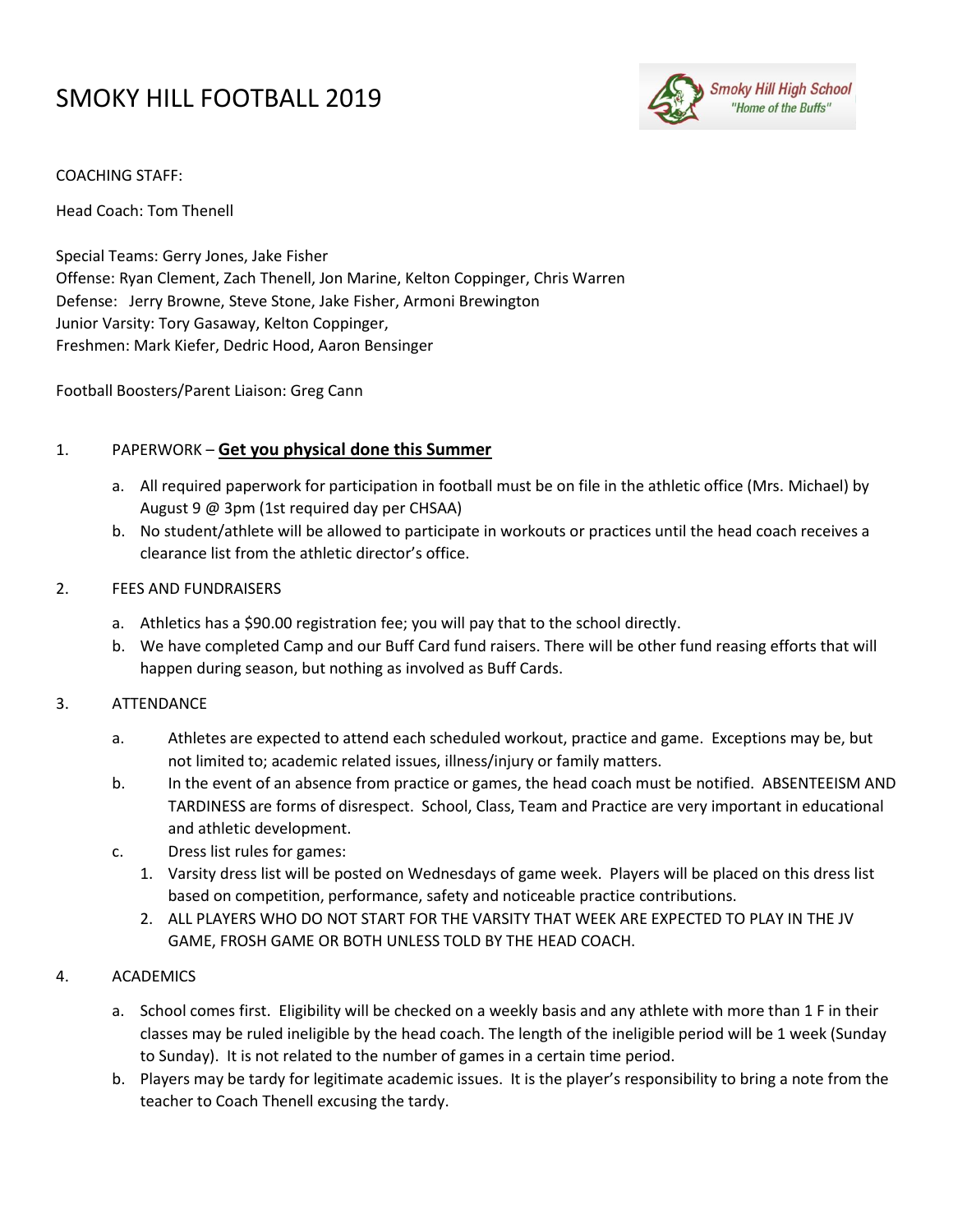## 5. SAFETY/HORSEPLAY

- a. Student/Athletes are expected to follow all Smoky Hill school rules regarding safety in, around and during use of all equipment and implements associated with football as explained by the coaching staff.
- b. Accidents do and will occur. However, it is our goal to prevent any accidents from occurring as a result of a breach of safety or horseplay rules.
- c. HAZING OR ABUSE OF ANY KIND WILL NOT BE TOLERATED. Any incidents of hazing or abuse should be reported to Coach Thenell, Coach Copp, Coach Kiefer, Mr. Thompson or administration immediately. Any players involved will be dealt with by doing what is right, honest and decent concerning the situation.
- d. Theft, underage drinking, smoking and the use of any tobacco/nicotine products are issue that can be found in any high school, however to reiterate the programs expectations; Players who chose to involve themselves in drugs, theft, drinking, and use to tobacco/nicotine products, in or out of season, will be dealt with by coaching staff, school administration and law enforcement authorities as needed. Violation can result in suspension, and being no longer welcome on the team.

# 6. PRACTICE

- a. All players are expected to be at all practices, workouts and meetings called by the coaching staff.
- b. Players are to be on the field, dressed and ready to participate by 3:45 pm on school days.
- c. Players and parents should expect football season to be 6 days a week with all Sundays off.
- d. End times will vary. We understand Smoky Hill has many kids who come from far away and ride times are important. Mondays and Tuesdays during the season we will never stay past 7 PM. Wednesdays and Thursdays will be earlier dismissals. We want our players and teams to be as prepared and developed as they can be for every game. We will do our best to be as consistent on end times as we possibly can be.

#### 7. INJURY

- a. There are many potential injuries of varying degree associated with football. With this in mind, all workouts, drills, exercises and games will be conducted with the safety and health of the student/athlete being of foremost importance. Players will be pushed through the minor bumps and bruises as they occur.
- b. Injuries do and will occur. In the event that any athlete feels they may be injured or may be approaching some sort of injury, it is the athlete's responsibility to notify their coach or the trainer immediately.
- c. The coach along with the school trainer (Josh) will make the best and safest decision regarding the health and safety of the athlete.
- d. Under no circumstances is an injured athlete to leave a practice or game without first notifying the coach in charge.

# **e. INJURED PLAYERS WILL NOT BE ALLOWED TO PRACTICE OR PLAY UNTIL CLEARED BY A PHYSICIAN.**

# 8. UNIFORMS

- a. The athlete will be issued competition uniforms by the football program. Smoky Hill Football has several different uniforms and each athlete is required to wear the school issued uniform w/o alterations in all competitions. All uniforms and school equipment are to be returned clean and washed at the conclusion of the football season. Failure to do so will result in fines and withholding of transcripts and report cards.
- b. Any stolen or damaged uniforms or equipment is the responsibility of the athlete. Players will be held accountable for replacing any missing gear.